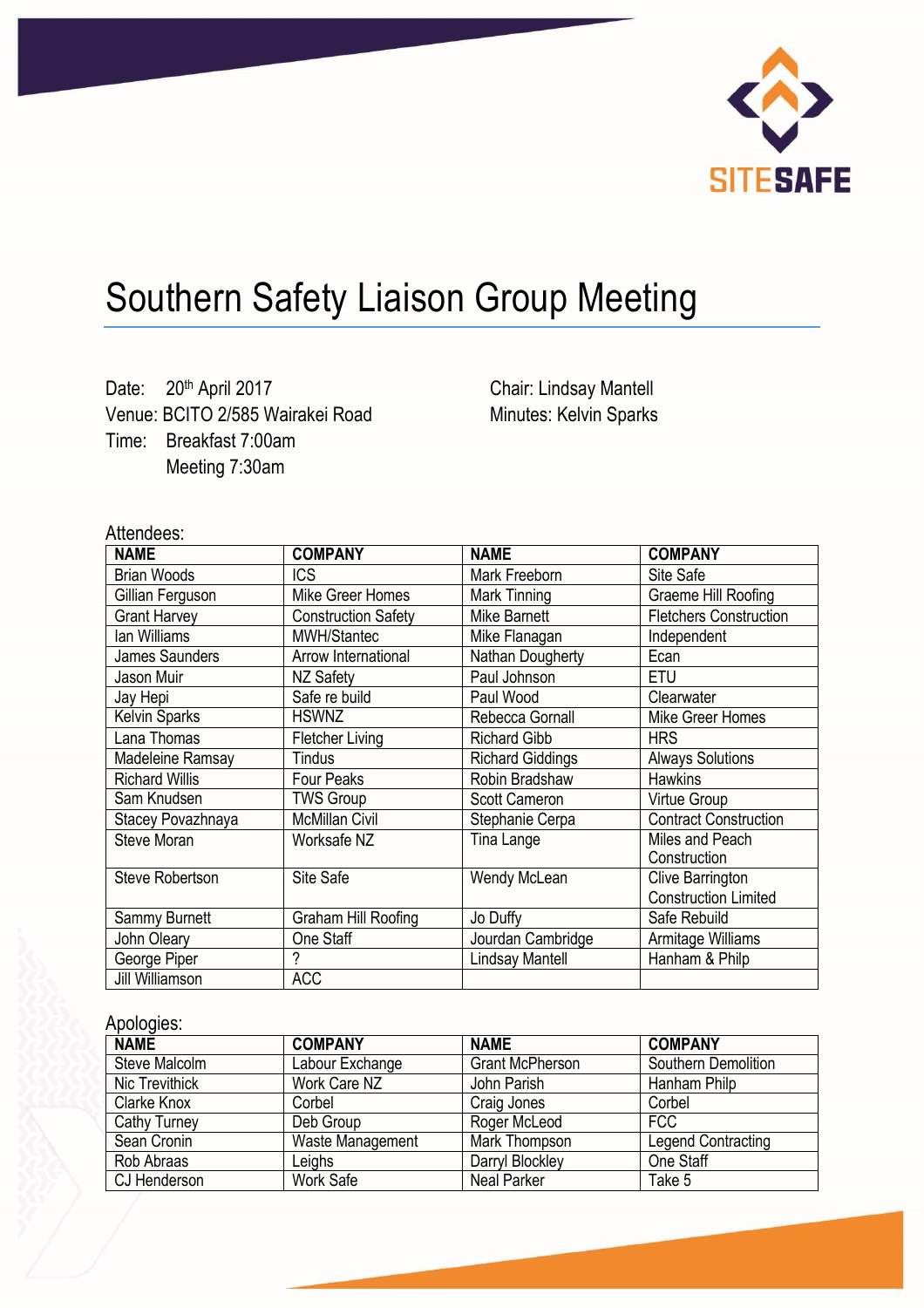| David Fleming         | Triex                       | <b>Trevor Elliot</b> | <b>Elliot Scaffolding</b> |
|-----------------------|-----------------------------|----------------------|---------------------------|
| Peter Jackson         | H <sub>2</sub> O Design     | <b>Richard Gibb</b>  | <b>HRS Construction</b>   |
| David Caseley         | The Roofing Company         | Neil Joubert         | <b>AWG</b>                |
| <b>Ricky Shalders</b> | Site Safe                   | John Ford            | <b>City Care</b>          |
| <b>Alison Molloy</b>  | Site Safe                   | Becca Bell           | Airways                   |
| Dave Furzeman         | Site Safe                   | Alan Goy             | Fulton Hogan              |
| <b>Stuart Hall</b>    | Site Safe                   | <b>Brendan Rice</b>  | Leed Safe                 |
| Dougal Homes          | <b>Maiden Homes</b>         | Vern                 | <b>Character Builders</b> |
| <b>Alastair Miles</b> | <b>Miles Construction</b>   | Nik Dimock           | <b>Dimocks</b>            |
| Simon Williamson      | Pegasus Engineering         | Sai Johnson          | <b>GN Brewer Drains</b>   |
| Gareth Shaw           | Safe and Sound              | Alex Newfield        | Newfield Roofing          |
| Hemi Martin           | ETU                         | Neal Joubert         | <b>AW Group</b>           |
| <b>Bruce Houghton</b> | <b>Meth Test Nationwide</b> |                      |                           |

## **Minutes**

- **1. Introductions**
- **2. Thanks to Kelvin Sparks from Health and Safety at Work NZ Ltd. for breakfast**
- **3. Thanks to BCITO for providing venue**
- **4. Jill Williamson ACC Jill has replaced the retired Mike Flanagan**.

## **ACC Update**

## **Work levy**

From 1 April 2017, the Work levy will go down by an average of 10% over the next two years, compared with the 2016/17 rates.

Everyone who works in New Zealand is covered for injuries that happen in the workplace. This is covered from the Work levy paid by employers and people who are self-employed.

ACC will continue to provide the same benefits such as doctor's visits, weekly compensation, physiotherapy, prescription costs and surgery and we'll support employers get injured employees back to work. For more information, visi[t www.acc.co.nz.](http://www.acc.co.nz/)

ACC are also continuing to invest levies into injury prevention programmes to minimise the risk of injuries before they happen.

If you'd like more information on the new Work levy rates, visit [www.acc.co.nz](http://www.acc.co.nz/) and if you'd like some background on our Work levy and our consultation, visi[t www.shapeyouracc.co.nz/work-levy](http://www.shapeyouracc.co.nz/work-levy) . To check the 2017/18 levy rates, visit<http://www.acc.co.nz/about-acc/levies/current-years-levy-rates%20/>and download the levy guidebook.

## **Earners' levy**

ACC are keeping the Earners' levy rate at \$1.21 per \$100 of earnings. We have enough in the Earners' Account to meet our liabilities at this time.

Did you know that everyone who works pays an ACC Earners' levy through their salary? This helps cover accidental injuries from weekend DIY, playing netball or tripping over cats.

The Earners' levy is automatically deducted from each pay and is collected on our behalf by Inland Revenue.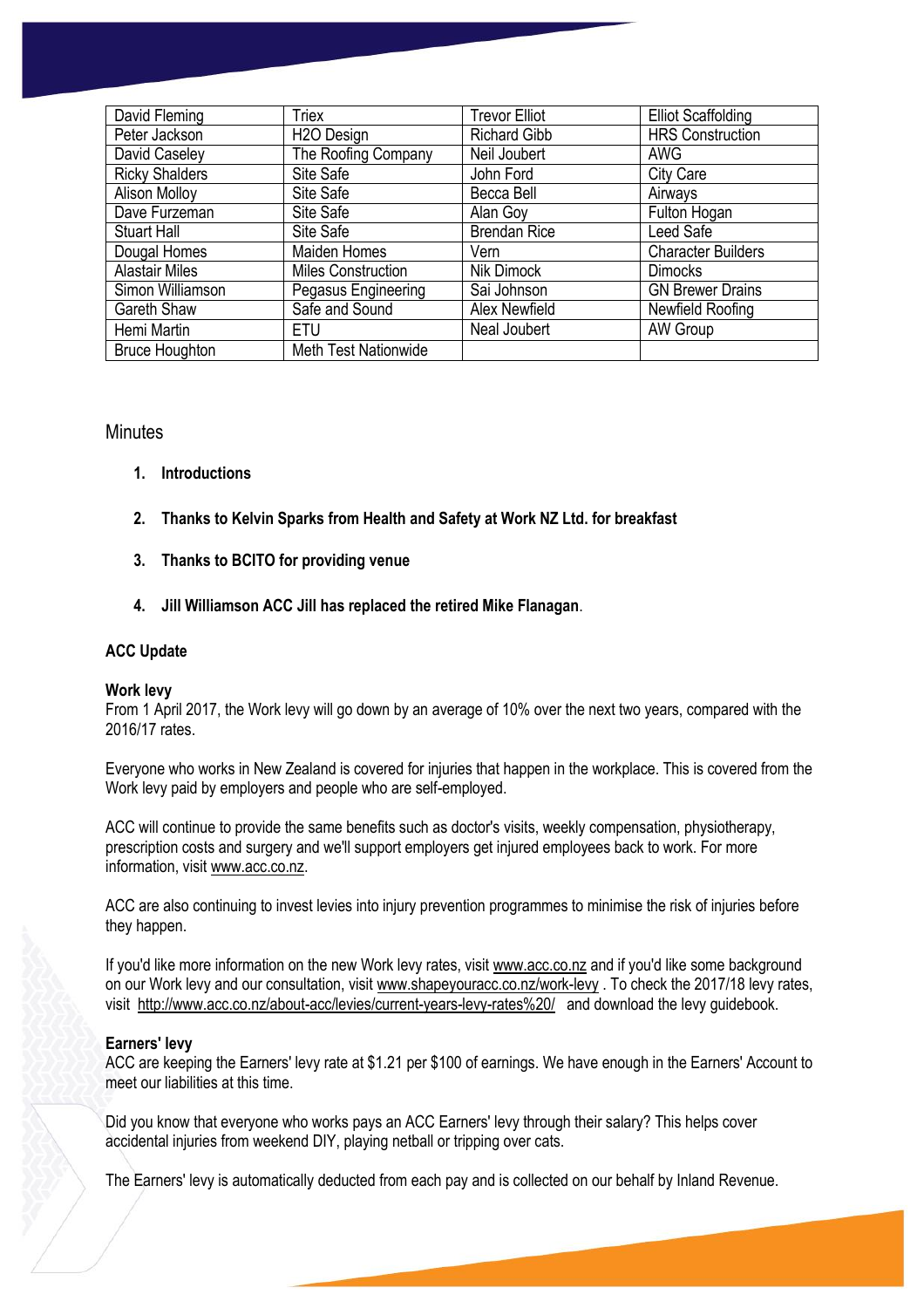#### **What happens next?**

New levy rates for the Motor Vehicle account will come into effect from 1 July 2017. We'll send you an update closer to the time.

#### **Construction Health and Safety Risk Cards**

The new cards are designed have been designed as an engagement tool for PCBUs and on-site Supervisors to use when running a Toolbox or Daily Start-up meeting. The first three sections of the cards provide tips on running the meetings plus the use of Safe Work Method Statements that are being used across the wider construction sector. The remaining set of 22 reference cards covers the known high-risk activities and key topics such as PPE and use of RPE.

To obtain a copy of the new Construction Risk and Safety Cards and help us make them even better, email [construction@acc.co.nz](mailto:construction@acc.co.nz)

#### **No Tool to replace WSD/WSMP**

We don't have products to replace WSD and WSMP however, we've started the process of designing and developing new tailored and cost-effective solutions that will deliver better health and safety outcomes for businesses. This includes reviewing our **Experience Rating** system and a **Body Stressing programme**.

#### **Experience Rating (ER)**

We also want to improve our Experience Rating (ER) system to drive better health and safety results. ER is a system of modifying a business's ACC work levy based on its claims history. Under the experience rating framework, employers who have lower that average injury rates, with better than average rehabilitation or return to work rates, may receive a discount on their ACC work levy. Those with worse than average claims experience may receive a loading on their levy.

Currently, depending on a business's claims performance over the past three years, the levy can be loaded up to 75% or reduced up to 50%. If a business has a loading of over 15%, we will contact them and offer assistance to review their systems to possibly identify any gaps they may have.

#### **Body Stressing**

The Harm Reducing Action Plan (HRAP) was approved by both ACC and Worksafe NZ Boards in June 2016. As part of the plan, one of the programmes ACC is working on is body stressing. More details will be available later this year.

A copy of the full Plan is available here:<http://www.acc.co.nz/preventing-injuries/at-work/WPC139178> or <http://www.worksafe.govt.nz/worksafe/about/who-we-work-with/our-plan-to-reduce-injury-and-harm-at-work>

## **Safety Star Rating**

SSR is a joint initiative with ACC and Worksafe. However, WorkSafe is the lead in SSR. Work is underway to determine how SSR will fit with future ACC and Worksafe initiatives. It has not been designed to replace WSMP.

For more information go to:<http://www.worksafe.govt.nz/worksafe/search?SearchableText=safety+star+rating>

#### **Treatment Injury Report**

On 12 April ACC published information for the first time on the number and cost of treatment injury claims in public hospitals. These are instances where patients are accidentally harms during the course of their treatment by a registered health care provider. The treatment injury information will be updated twice a year and in the future will also include claims in private hospital and primary care.

For more information go to: <http://www.acc.co.nz/news/WPC139898>

**5. Nathan Dougherty: ECan.** Spoke about sediment control on construction sites. He presented a great Power Point Presentation showing bad sediment control; practices. Nathan will forward this when he returns from Annual Leave on 1st May 2017.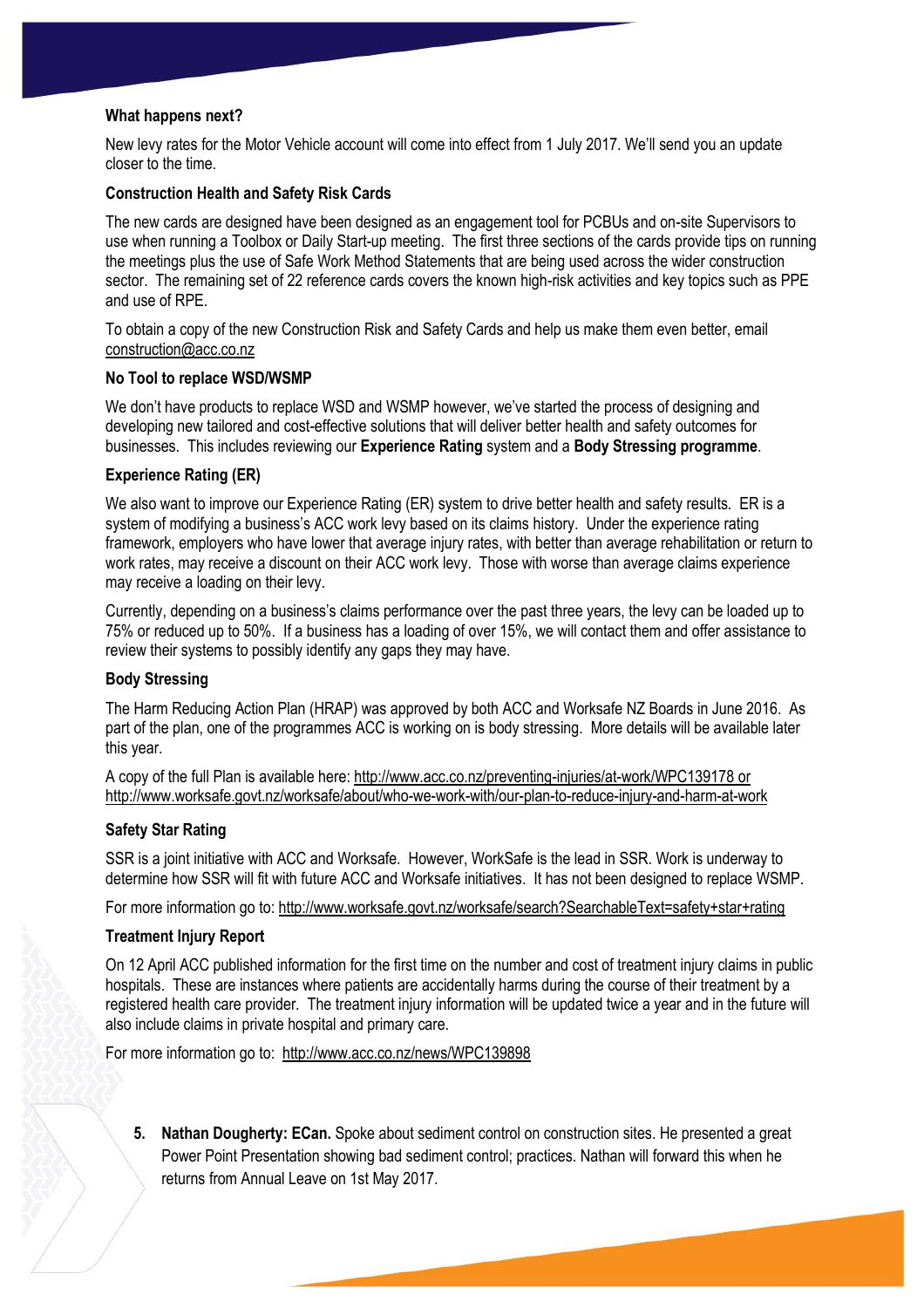Nathan is happy to meet with anyone on site and assist with information on sediment control. Nathan can be contacted on [nathan.dougherty@ecan.govt.nz](mailto:nathan.dougherty@ecan.govt.nz)

**6. Steve Moran: WorkSafe NZ update**: Steve advises that the new Work Safe CE, Rosie has been travelling around introducing herself. She was also at the Women in Construction presentations. Steve said that she is leading with a refreshing angle...

The new chief inspector has also been getting around, and Steve hopes to have him at one of the SLG meetings going forward

-Agriculture accidents high

-Building capabilities pathways

-2 new inspectors in Christchurch office

-Asbestos management. Poor Practice still. There is good education. License holders getting it wrong -Compliance is high in Canterbury

-Investigations for Work Safe is a long labour some process. Looking at slim line processes

-Work Safe are creating Score cards for each WorkSafe group

-Statement of intent being created in Work Safe, KPIs and Work Safe workers being held to account -Targeting risk, working smarter

-Working closely with ACC/body stressing and other items

-Providing regular information to industry

-Business planning. Where we are heading

-Visit the web site and social media regularly for continuing information

-Steve also suggested that SLG members make some suggestions on items that they would like WorkSafe to present on. Suggestions to be emailed to [kelvin@healthandsafetyatwork.nz](mailto:kelvin@healthandsafetyatwork.nz)

**7. Brian Woods from ICS** presented on a product that can assist with Fall Hazards. A ceiling product sits on the frames and can be walked on, reducing the need for Safety Nets. The product also becomes the finished ceiling for the build. Brian apoligises for not having the presentation with him. Please have a look at the following link about the product.

https://drive.google.com/file/d/0B34mileRSswDZFNLMFJ2R3JWdms/view If you have any questions please contact Brian on [brian@icsltd.co.nz](mailto:brian@icsltd.co.nz),

**8. Mark Freeborn from Site Safe** talked about a new Flexi course that workers can do. This is for the Site Safety Card (Passport). It is 2 hours face to face and 2 hours on line. Mark will present on this further next time with a Power Point Presentation.

Mark also asks that SLG Members give Site Safe feedback on any of the courses that Site Safe run.

## **9. General Business**

Madeleine Ramsay from Tindus asked about what could structural engineers do when coming to site to comply. PPE is a given and Madeline felt that they were doing this well. Comments were made about ensuring that Consulate, Cooperate, and Coordinate is happening. Talk to each other, ensure that Engineers are letting site managers know that they are coming. Is it the right time. Does it suit etc

- Following on from that Richard Giddings mentioned a good Australian Guideline on Consulate, Cooperate, and Coordinate. I have attached that document to this email

A question was asked on what is the status of ISO 45001, Occupational health and safety management systems – Requirements. This is still on the drawing board